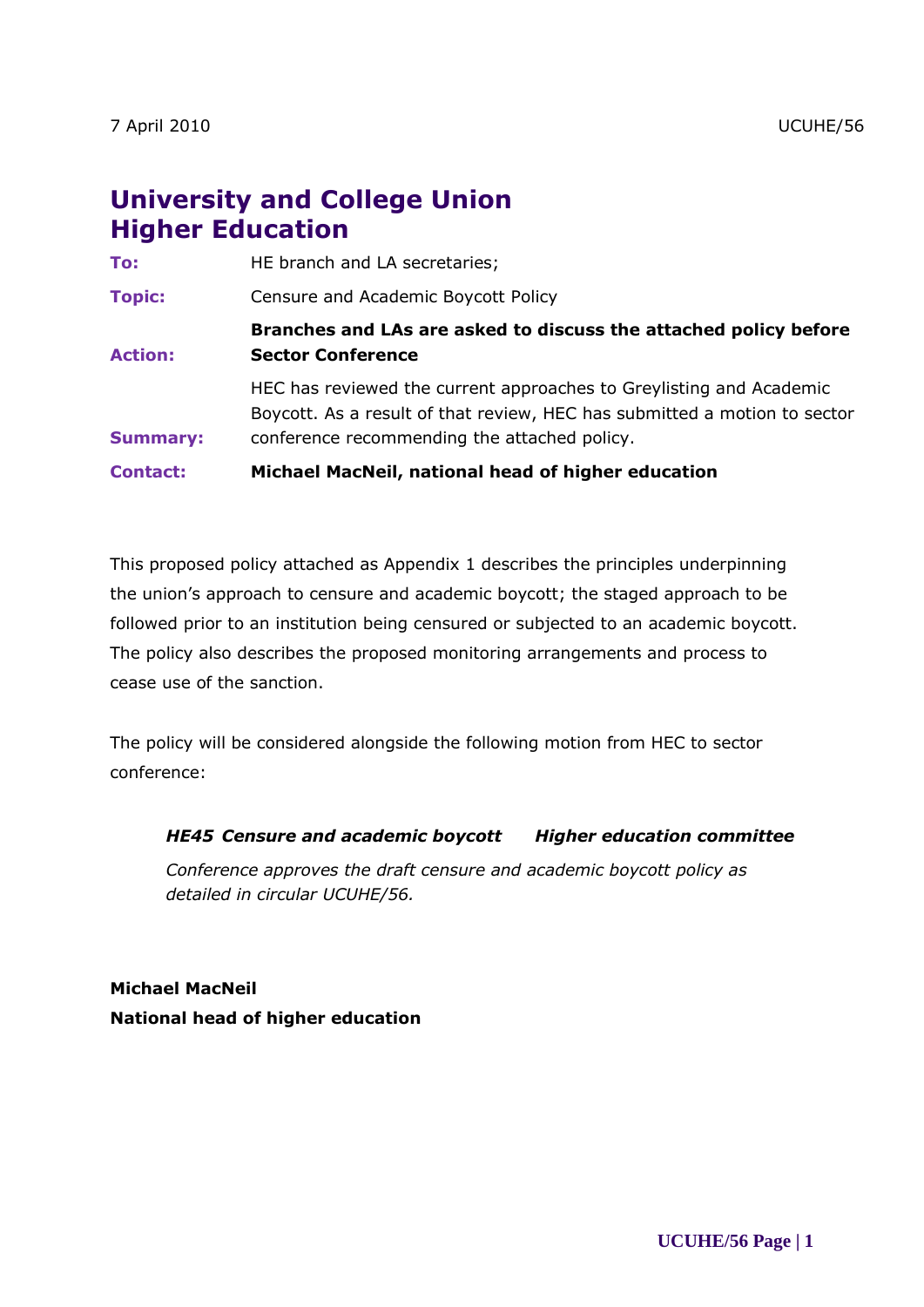## **APPENDIX 1: DRAFT CENSURE AND ACADEMIC BOYCOTT POLICY**

## **APPROVED AT THE HIGHER EDUCATION COMMITTEE ON 12 FEBRUARY 2010**

## **1. INTRODUCTION**

1.1 UCU was formed on 1 June 2006. The antecedent unions, AUT and NATFHE, both had policies to deal with instances of serious malpractice in employment relations, breaches of academic freedom, etc. In AUT the policy was referred to as the "Procedure for greylisting institutions"; in NATFHE it was referred to as the "Academic Boycott Procedure". Both policies were designed to disrupt the internal operation of academic life in an institution and to call the institution's bona fides into question.

1.2 With ever increasingly aggressive managements, it is recognised that taking a strong stance against employers is crucial. However, the sanctions practices of censure and academic boycott are sufficiently serious to warrant a tough internal process before commencement, not least because the sanctions can result in serious harm to an institution and so be damaging to the staff in it, however aggrieved they have become. These sanctions are thus not weapons of first resort. An institution's wish to avoid sanctions of this nature will arise both from the real potential effects and from unwillingness to be singled out as especially miscreant. It follows that UCU must be visibly capable of applying the sanctions to a reasonable extent, able to identify a route out of the sanctions as well as a route into them, and be sparing enough in the use of the sanctions to make the notion of singling out a reality. If the sanctions are used frequently, or if they would be hard to sustain, or if they are used with insufficient reason, their impact will be much reduced.

1.3 This policy describes the principles underpinning this policy; the staged approach to be followed prior to an institution being censured or subjected to an academic boycott. The policy also describes the monitoring arrangements and process to cease use of the sanction.

### **2. PRINCIPLES**

2.1 This policy concerns one of the types of national action that can be taken in support of a local dispute. Branches and LAs can call upon other forms of support from their region and from Head office. Officials from regionally-based teams are frequently deployed to assist branches/LAs in resolving disputes; and a process already exists for the union to deploy additional campaigning and organising resources where a local issue is of national significance.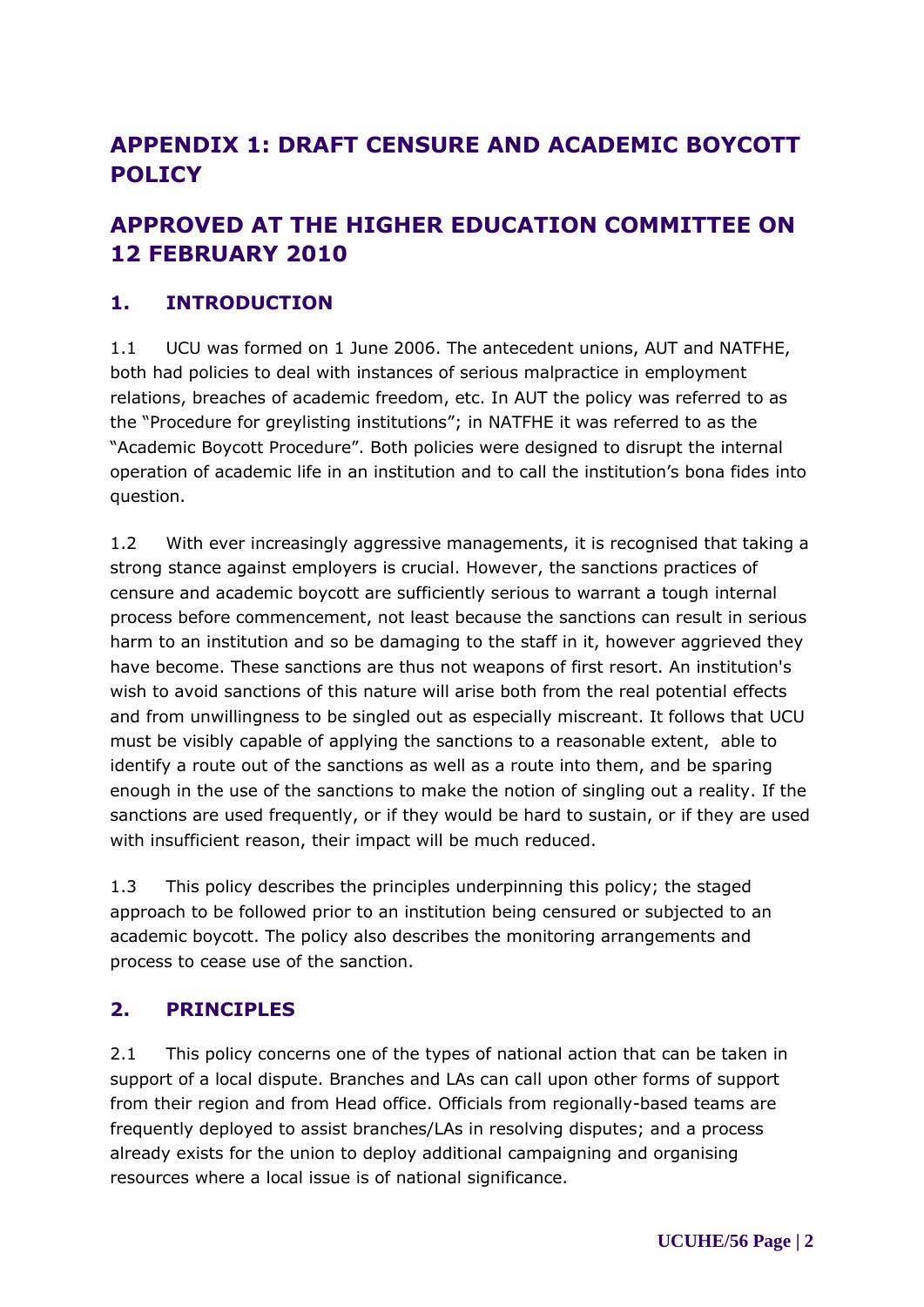2.2 The sanctions outlined in this policy are not a substitute for local action. Other forms of industrial action are necessary before we tell the academic world that a place is not fit to work in. It is important to restate that censure and academic boycott are options in the union's armoury, but not the first option. A branch/LA too weak to take action locally will not be able to sustain the level of organisation needed to make censure or an academic boycott work over what may be long periods, whatever help the national union provides.

## **3. STAGES**

UCU has a staged approach to naming and shaming miscreant institutions. This is designed to exert maximum leverage in the negotiating process.

### **Stage 1 – Censure list**

The employer is placed on a list of employers who are subject to censure as a result of a particularly damaging approach to an industrial relations issue. UCU would publicise its list of censured institutions through appropriate media and to other academics.

The aim is to persuade the employer to take the necessary action to be removed from the list. The employer would be notified that refusal to deal with the issue in dispute may result in further action under this policy.

### **Stage 2 – Academic Boycott**

Where the employer fails to take corrective action and it is believed an increase in the intensity of UCU national action may increase the likelihood of corrective action, an institution is placed on a list of boycotted institutions. This list will be circulated to academic associations world-wide and to the media. Anyone seeking information about a boycotted institution will be given full details on the reasons why the institution has been boycotted and will be advised to seek UCU's advice before engaging in any type of academic contact with the institution.

The specific types of academic contact to be considered as part of the boycott may include:

- Applying for any advertised jobs
- Speaking at or organising academic or other conferences
- Giving lectures
- Accepting positions as visiting professors or researchers
- Writing for any academic journal which is edited at or produced by the institution in question
- Accepting new contracts as external examiners for taught courses
- Collaborating on new research projects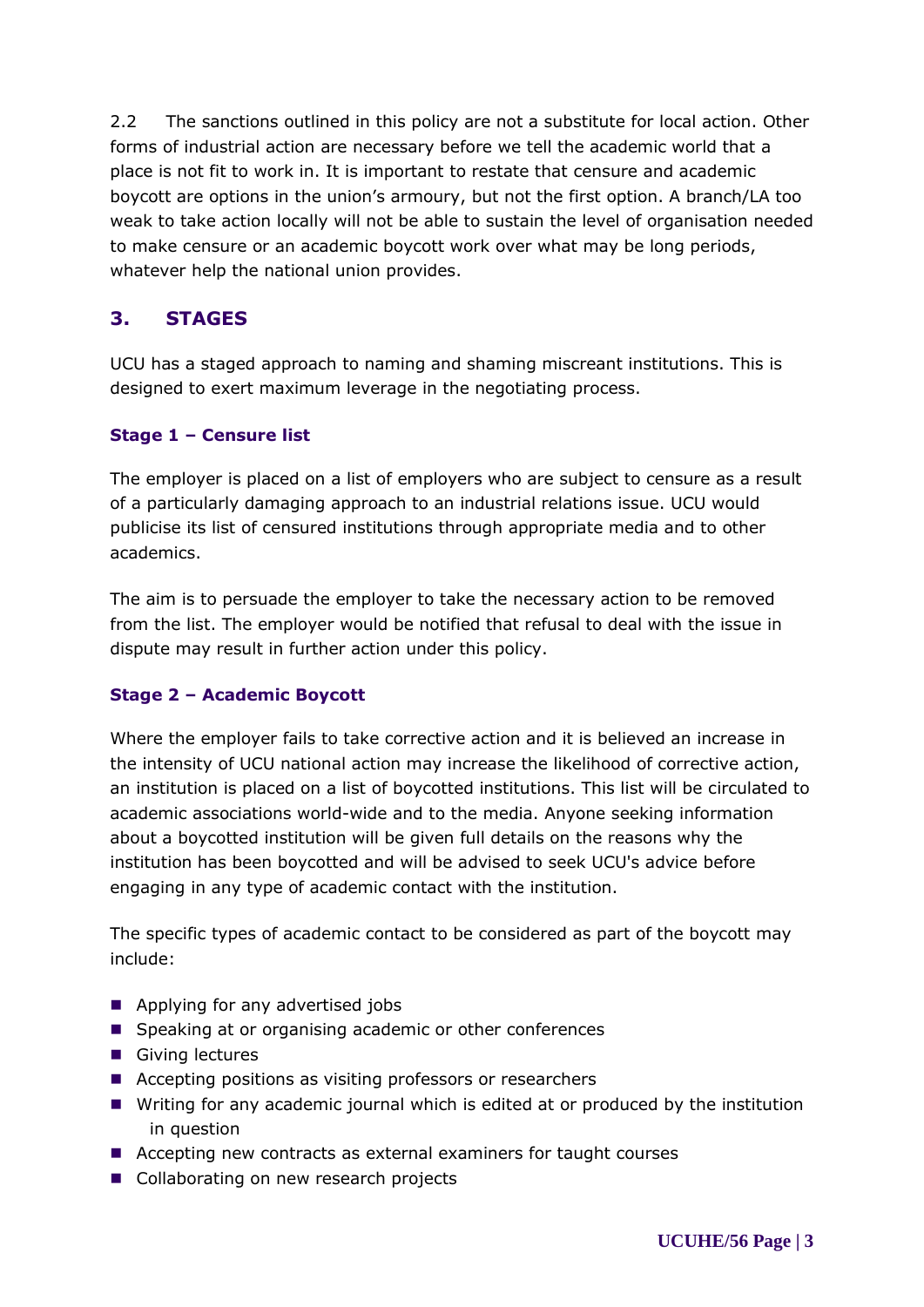The HEC executive team, appointed in accordance with section 4.5 of this policy, will recommend the exact range of activities based on the specific profile of the institution in question.

## **4. PROCEDURE**

4.1 A request from a branch/LA for the national union to apply the sanctions listed in this policy should be sent via the regional official to the National Head of Higher Education. A form will be provided for this purpose and shall only be considered after a substantive act of industrial action at Branch/LA level.

4.2 No application should be made without a major demonstration of membership support either in a well-attended branch (or branches where there is more than one branch in an institution) /LA meeting which must be subsequently endorsed in a ballot. The ballot may be arranged on-line. The application form will have space to record the particulars of the relevant meetings and/or ballot. In wholly exceptional circumstances, the executive team (see section 4.5) may determine that a confirmatory ballot is unnecessary.

4.3 The application form shall require branches/LAs to include a brief statement setting out the matter in dispute, the objectives of applying national sanctions, the suggested criteria for measuring progress in the dispute and suggested criteria for calling off the dispute.

4.4 The National Head of Higher Education shall refer the matter to the Higher Education Committee (HEC).

4.5 The HEC will appoint an Executive team to consider the request. The Executive team will comprise the Vice-President (HE), the appropriate Vice-Chair of HEC (post-92 for a post-92 institution and pre-92 for a pre-92 institution), one other member of the HEC, plus the National Head of Higher Education (or nominee) and the National Head of Campaigns, Organisation, Recruitment and Training (or nominee). A HEC member shall not be appointed to the executive team appointed to consider a matter relating to their institution.

4.6 The executive team will meet with branch/LA officers and the regional official. The executive team is charged with:

- **E** ensuring that local procedural agreements or the use of conciliation or arbitration as appropriate by an outside body has been attempted and been found to have failed to resolve the problem;
- $\blacksquare$  checking that there is proven membership support;
- considering whether the branch/LA has demonstrated the capacity to sustain a long-term censure and/or academic boycott campaign;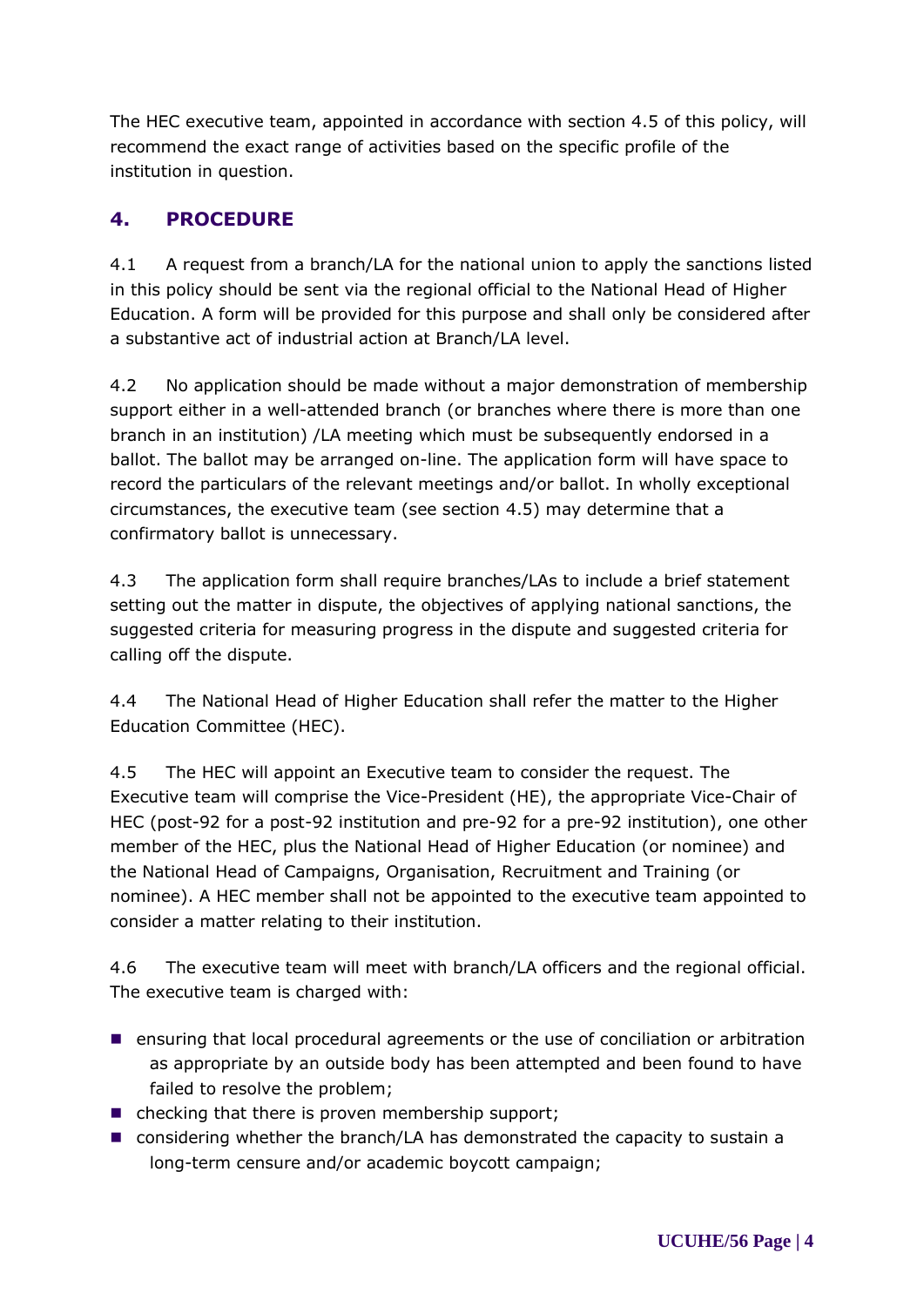■ setting out viable terms under which censure and/or academic boycott would cease.

4.7 Sanctions under this policy may not be deployed unless the team has concluded that it has become an appropriate tactic. The threat of sanctions under this procedure should be issued with great care. The threat is intended to shape outcomes more favourably. It is recognised that the momentum in some disputes require some flexibility in approach, but the general criteria should be observed.

4.8 The executive team will report to the full HEC. The report should recommend what action, if any, should be taken and should explicitly state the circumstances in which sanctions will cease to apply. The role of HEC in the process is both an important safeguard and has the weight of a public announcement of position which can impact upon an institution. In endorsing any request for action, the executive team and HE officials shall work closely with the CORT team to aid in the preparation of a campaign strategy.

4.9 The timing of HEC meetings is fairly rigid and this can also be a disadvantage if it does not correspond to the state or momentum of a dispute within a university. The requirement for a full HEC to decide on the application of sanctions can encourage motions seeking contingency authority at a stage which is often too early. This means that we could appear to or actually escalate too rapidly and at a point when the sanction cannot readily be considered together with a route out.

4.10 Therefore, in the event that it becomes urgent to progress a request for action under this procedure between meetings of HEC, the National Head of Higher Education will refer the matter to the vice-President (HE). The Vice-President is authorised to convene an executive team, as described in paragraph 4.5 to deal with the request. This emergency process should always take account of whether an HEC meeting is sufficiently close at hand as to make this alternative procedure unnecessary.

4.11 The executive team is charged with making regular reports to HEC on the progress of disputes involving sanctions under this procedure. For as long as an institution is under threat or sanctions are being applied, the executive team shall provide to each meeting of HEC a report outlining:

- $\blacksquare$  the actions which have been taken;
- $\blacksquare$  the effect of any such actions;
- **P** progress towards reaching an acceptable outcome.

The executive team shall also report the views of the branch/LA. Each time the report is made, the HEC will either affirm continuance of the actions, agree to make changes to the actions or decide to call off the process.